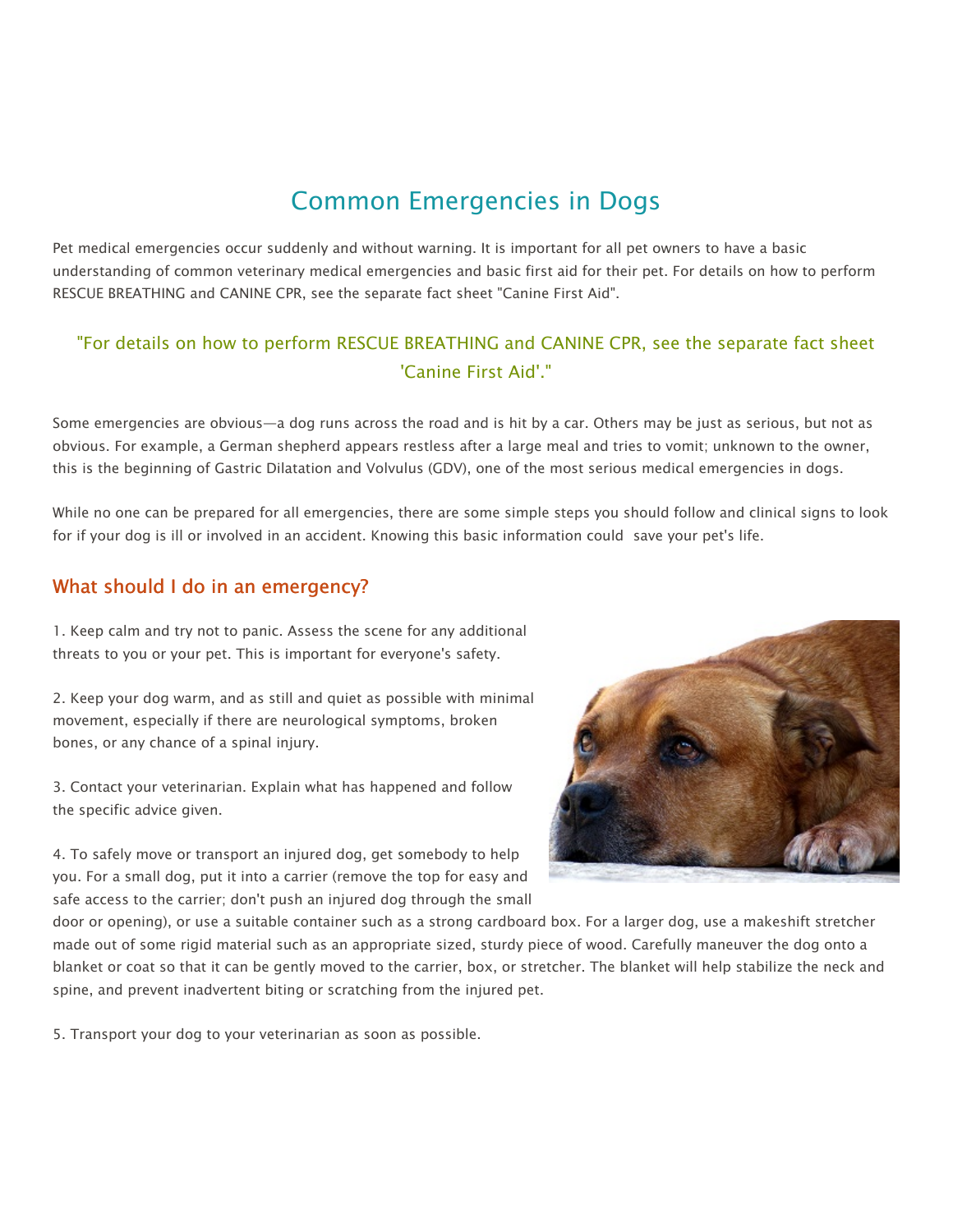# Are there any restraint tips that might be useful?

The majority of animals in an emergency situation will be panicked, disoriented or injured. The stress of an emergency involving a pet or owner can cause an otherwise friendly animal to act aggressively. Although most panicky dogs respond to a calm, soothing voice and stroking of the head and shoulders, it is important to maintain your personal safety by using caution when approaching or touching an injured animal.

1. Muzzles: you can create a muzzle out of a leash, belt, rope or pair of pantyhose. Make a loop in the cord and lasso it around the muzzle, tightening it to prevent the animal from biting. Dogs have only one muscle to open their jaw so once the jaw is closed, it is relatively easy to hold it safely shut. Dogs can breathe normally through their nostrils unless their nose is injured or obstructed.

2. Wrap the dog snugly in a blanket to minimize movement during transportation. Be very careful when wrapping a dog if there is a possibility of broken bones or spinal injury.

3. If you suspect a spinal injury or broken bone, lay the dog on a board and immobilize it with straps or cords. Pay special attention to immobilizing the head and neck.

# Are there any common emergencies that I should be prepared to handle?

Below is a list of common emergencies with a brief description of their clinical signs. This list is not intended to be comprehensive but should serve as a general guide.

# "In any medical emergency or illness, be sure to contact your veterinarian as soon as possible for more specific recommendations and assistance."

In any medical emergency or illness, be sure to contact your veterinarian as soon as possible for more specific recommendations and assistance.

# Anaphylaxis or anaphylactic shock

This is a severe allergic reaction characterized by sudden collapse and severe breathing difficulties. The first clinical signs are often swelling around the face or muzzle, the appearance of wheals or hives on the skin, vomiting or diarrhea, and restlessness. These clinical signs can quickly progress to collapse and breathing difficulty. Left untreated, severe anaphylactic shock can result in death. There are many causes for anaphylaxis that vary from insect stings, contact allergies to injection reactions. You should seek veterinary care immediately if you think your pet may be experiencing anaphylaxis.

### Automobile injury

Although you should make sure your dog has a clear airway, do not put your hand in the mouth of a conscious dog. Cover open wounds with whatever clean material is available. Move your dog with care, supporting its body as much as possible, and using a blanket or other makeshift stretcher if at all possible. Immediately take your dog to a veterinary hospital.

### Bites and fight wounds

These are particularly serious and require immediate veterinary intervention if:

- A lot of blood has been lost or if bleeding is persistent and direct pressure fails to stop it
- Wounds involve the head, especially the eyes, ears, nose or throat
- There are penetrating injuries in the region of the chest, abdomen, or groin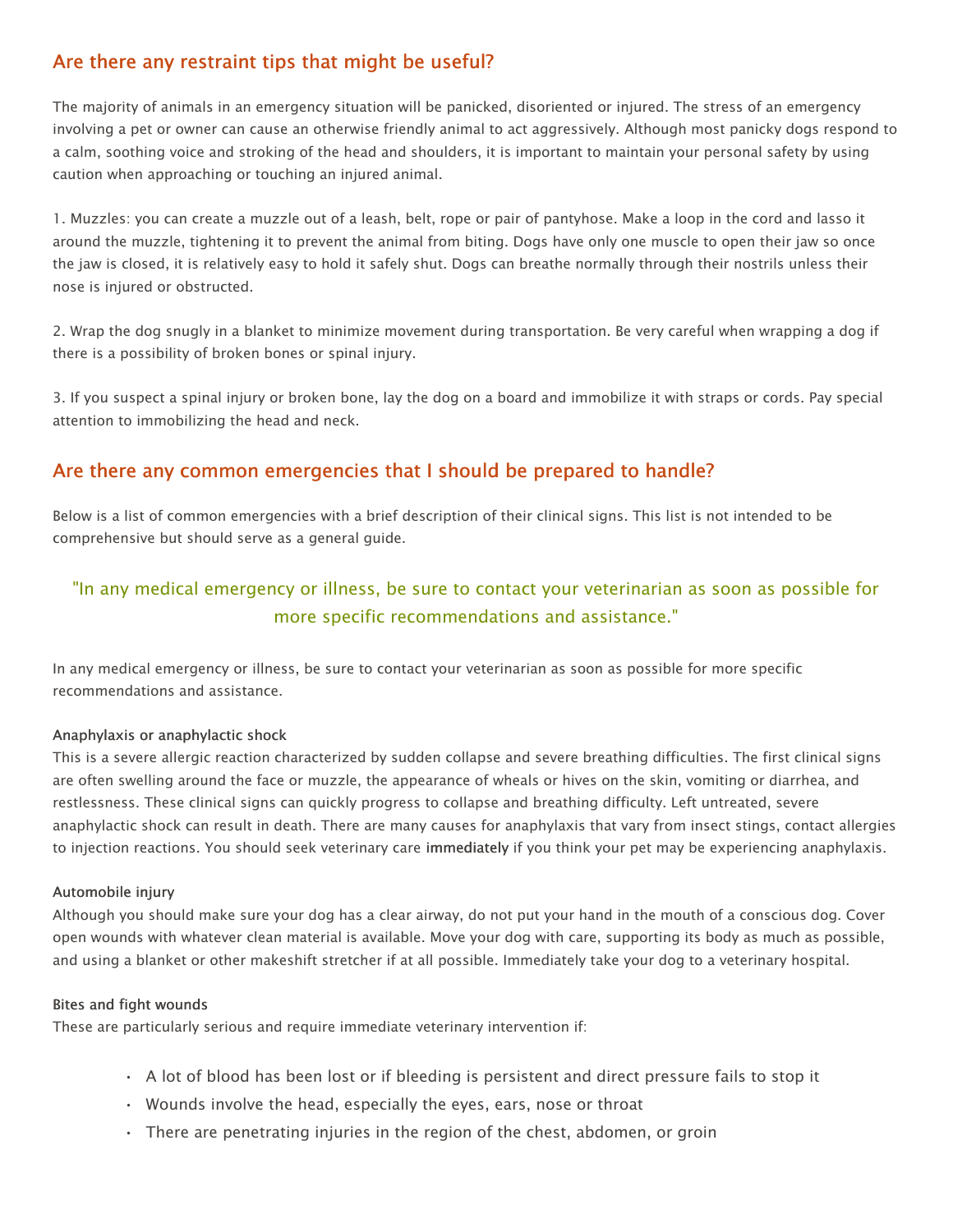### Bleeding

It can sometimes be difficult for pet owners to know when bleeding represents a veterinary emergency and when it can be treated at home. As a general rule of thumb, blood pumping out in spurts or dripping so fast that it quickly makes a pool on the floor or soaks through a bandage within a few minutes is cause for alarm. Ears, feet, toenails, the tongue and the nose can bleed severely and may need veterinary attention to stop the loss of blood as quickly as possible. Whenever possible, you should attempt to control bleeding by covering the wound with a clean absorbent compress and applying direct pressure. However, consult your veterinarian for specific first aid instructions on controlling bleeding on the way to the veterinary hospital.

## Bloating, Gastric Dilatation and Volvulus

A dog that is experiencing an episode of "bloat" or gastric dilatation will develop a bulge behind the rib cage from a distended stomach full of gas. In some cases, the distended stomach will twist upon itself, causing a "volvulus", which will obstruct the entrance and exit of the stomach. Swelling of the abdomen becomes very pronounced, and the dog will rapidly collapse due to shock. In its early stages, the dog may show repeated, unsuccessful attempts to vomit. This is a serious emergency situation that requires immediate veterinary attention if the dog is to survive. (see handout "Bloat -Gastric Dilatation and Volvulus").

## Breathing difficulty

If your pet is having difficulty breathing, especially if your dog is "open mouth breathing", you need to get to the veterinarian without delay. (see handout on "First Aid" for CPR instructions). BE VERY CAREFUL—dogs that are having difficulty breathing are prone to panic and even the gentlest dog may bite! Never put your fingers in the mouth of a choking dog.

### Burns and scalds

Burns can be caused by heat such as a fire, or by caustic substances such as acids or alkalis (lye). Unless you witness these injuries, they may initially go unnoticed until a scab or an area of skin or hair loss is discovered. This is because the initial wounds are usually hidden by the dog's fur. If you see your pet get burned or scalded, cool the burned area by running water over the burn, or covering it with cold wet towels. If a caustic substance caused the burn, rinse with cool water for 15 minutes to remove or dilute the caustic material and soothe the pain. If skin loss is noticed, protect the area with a clean covering. In all cases, contact your veterinarian immediately.

# Convulsions or seizures

A seizure is a series of violent, uncontrolled spasms. Most seizures last for less than two minutes. If a seizure lasts more than five minutes or if several seizures occur in rapid succession, your dog requires immediate veterinary treatment to prevent permanent damage.

During the seizure, DO NOT put your hand in its mouth. The dog WILL NOT swallow its tongue. Protect the dog from injuring itself, but otherwise do not attempt to interrupt the seizure. Once your dog has recovered from the seizure, keep it warm and provide reassurance by talking calmly or petting him. Your dog will require veterinary attention to determine the cause of the seizures, but as long as the seizure wasn't prolonged, you can book the appointment at your earliest convenience.

# Diarrhea or vomiting that is persistent

Repeated or continuous vomiting or diarrhea, with or without blood, could be a sign of poisoning, an intestinal obstruction, or acute gastrointestinal infection. Dehydration is a major concern, especially in small dogs. Contact your veterinarian if you observe blood in the stool, if the vomiting or diarrhea persists beyond six to twelve hours or if your pet becomes less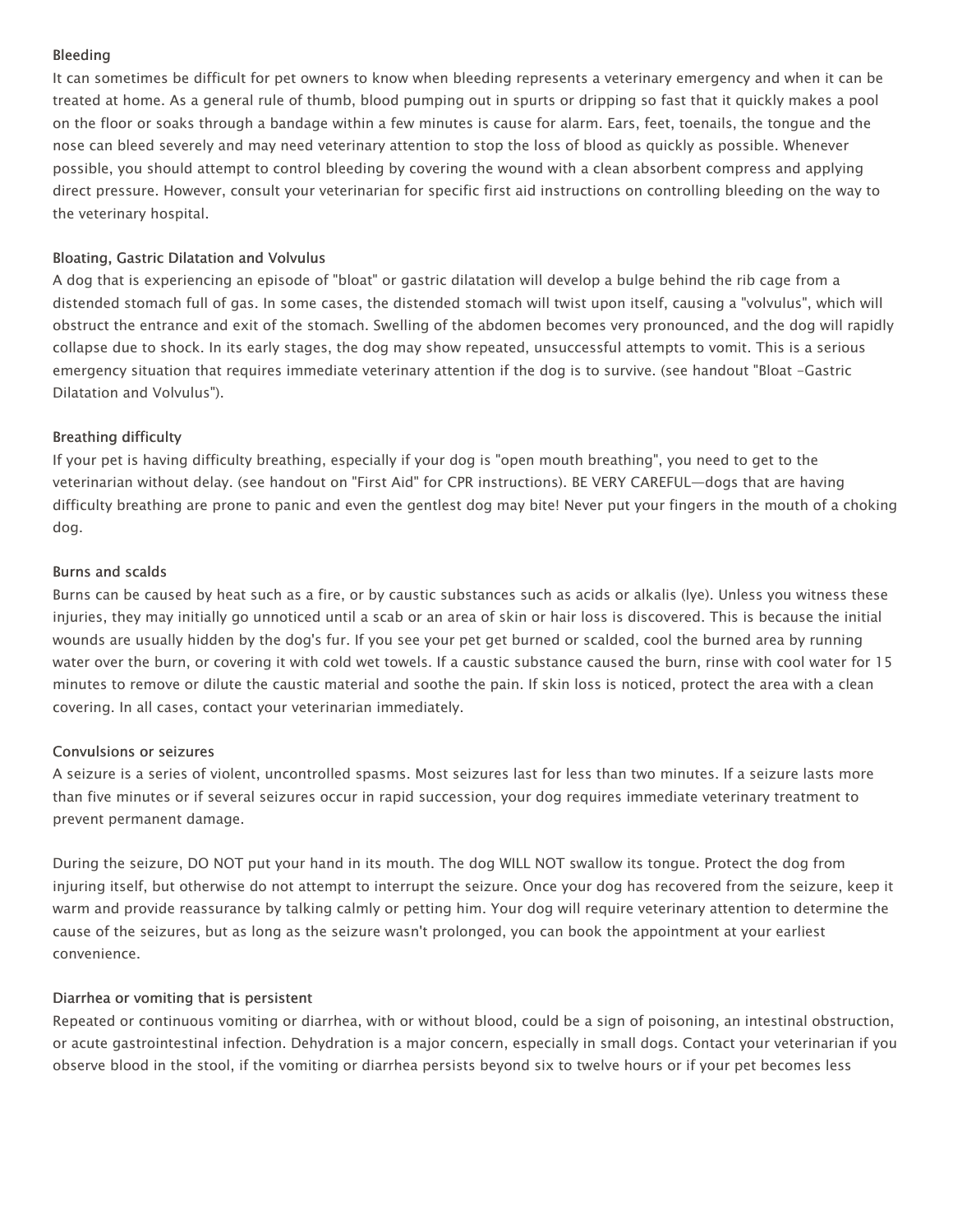responsive or weak. Abdominal distension and repeated, unproductive attempts at vomiting are often an early indication of Gastric Dilatation and Volvulus. If you notice your dog repeatedly trying to vomit, DO NOT WAIT - get to the veterinarian immediately.

Contact your veterinarian before administering ANY human medications. Do not force your pet to drink or eat. You may inadvertently give something that worsens your pet's condition.

### Eclampsia

Eclampsia is also known as hypocalcemia, milk fever, or puerperal tetany. It is a condition that affects nursing mothers, especially if her litter is large. It is caused by depletion of calcium in the bloodstream from heavy milk production. In some cases, it may also occur during the later stages of pregnancy. Signs are vague and include restlessness, panting, increased salivation and stiffness when moving. This can rapidly progress to muscle twitching and spasms, convulsions, pyrexia (high fever) and sudden death. Contact your veterinarian if you are concerned that your dog is developing eclampsia.

### Eye injury

Many eye injuries can cause blindness or a ruptured eye if left untreated. If the cornea is scratched or punctured, it will be very painful. To prevent further damage, do not allow your dog to rub its head on the carpet or scratch the eye. If a blow to the head causes the eyeball to come out of its socket, keep it moist with saline solution (e.g. contact lens solution) and protect it from direct injury. Sudden blindness or vision loss (your dog may start stumbling or bumping into things, or you might notice widely dilated pupils) may be a symptom of glaucoma. If your dog develops symptoms such as runny eyes, colored discharge from the eyes, squinting, sudden dilation of the pupils, or apparent blindness, get immediate veterinary treatment. DO NOT DELAY.

#### Heat stroke

This can happen at any time in hot, humid weather. It is frequently the result of leaving dogs in parked cars during warm weather. The signs are excessive panting, lethargy and distress. Unconsciousness and death can quickly follow. If heat stroke occurs, cool your dog as quickly as possible by immersing it in a tub of cool water if it is small enough, by hosing it down with a garden hose if it is larger, or by applying cold wet towels to its body and legs. Avoid using ice or ice water because this may drop the temperature too quickly and cause additional complications. Animals that have been exposed to heat or smoke from a fire should be offered water as soon as they are stable. Take the dog to a veterinary hospital immediately (keep the car windows open during the trip) to ensure that there are no other problems.

### Hemorrhagic gastroenteritis

This condition is characterized by severe bloody diarrhea and vomiting, along with weakness or collapse. This condition is serious and requires immediate veterinary attention.

### Heart failure

Also called "heart attack", "cardiac failure", and "cardiac insufficiency", heart failure may go undiagnosed until the dog suddenly collapses or faints. As dogs age, they may develop a condition called congestive heart failure (CHF) which may affect either the left, the right or both sides of the heart. Signs of impending heart failure include coughing (especially at night), difficulty breathing, bluish discoloration of the tongue (and other mucous membranes), decreased stamina and exercise intolerance.

Exercise or excitement often immediately precedes the collapse. With the increased demand from the excitement, the inefficient heart is unable to pump blood fast enough, causing a severe lack of oxygen to the muscles and brain, which results in sudden collapse. If you observe any of these signs, contact your veterinarian immediately.